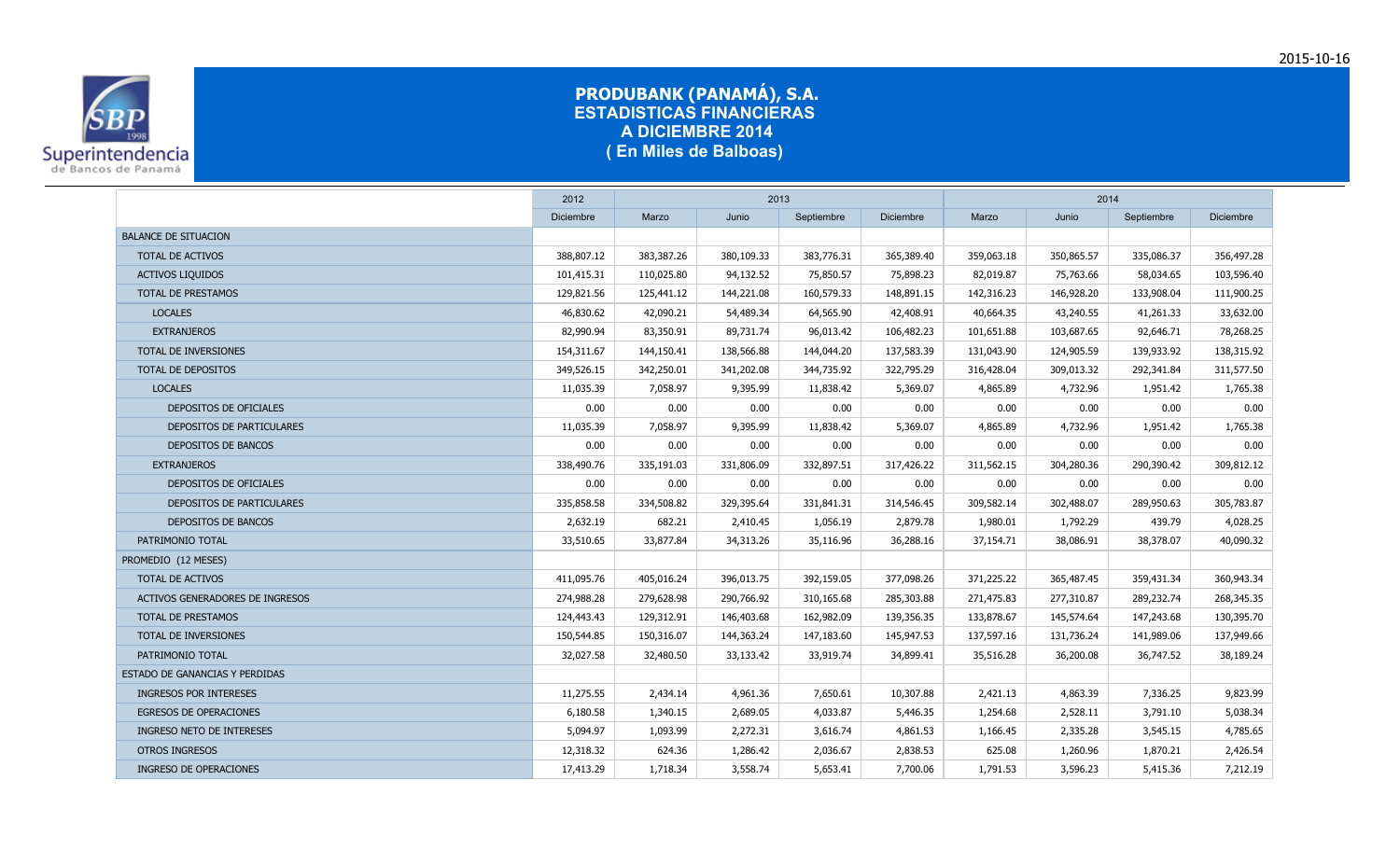

|                                                                                  | 2012             | 2013     |          |            |                  | 2014     |          |            |                  |
|----------------------------------------------------------------------------------|------------------|----------|----------|------------|------------------|----------|----------|------------|------------------|
|                                                                                  | <b>Diciembre</b> | Marzo    | Junio    | Septiembre | <b>Diciembre</b> | Marzo    | Junio    | Septiembre | <b>Diciembre</b> |
| <b>EGRESOS GENERALES</b>                                                         | 14,901.25        | 1,357.36 | 2,684.63 | 4,089.09   | 5,435.95         | 1,249.03 | 2,478.98 | 4,020.76   | 5,063.58         |
| UTILIDAD ANTES DE PROVISIONES                                                    | 2,512.04         | 360.98   | 874.11   | 1,564.32   | 2,264.11         | 542.51   | 1,117.25 | 1,394.60   | 2,148.61         |
| UTILIDAD DEL PERIODO                                                             | 2,512.04         | 360.98   | 874.11   | 1,564.32   | 2,782.82         | 581.05   | 1,391.73 | 1,769.44   | 2,658.44         |
| CALIDAD DE ACTIVOS                                                               |                  |          |          |            |                  |          |          |            |                  |
| TOTAL DE PRESTAMOS VENCIDOS                                                      | 58.50            | 99.25    | 24.06    | 95.46      | 68.55            | 50.45    | 365.41   | 352.58     | 270.28           |
| TOTAL PROVISIONES PARA PRESTAMOS                                                 | 2,290.98         | 2,281.40 | 2,273.92 | 2,188.86   | 1,663.64         | 1,666.17 | 1,484.12 | 1,396.34   | 403.84           |
| PRESTAMOS VENCIDOS / PRESTAMOS TOTALES (%)                                       | 0.05             | 0.08     | 0.02     | 0.06       | 0.05             | 0.04     | 0.25     | 0.26       | 0.24             |
| PROVISIONES / PRESTAMOS VENCIDOS (%)                                             | 3,916.07         | 2,298.58 | 9,452.83 | 2,293.03   | 2,427.07         | 3,302.62 | 406.16   | 396.04     | 149.42           |
| PROVISIONES PARA PRESTAMOS / PRESTAMOS TOTALES (%)                               | 1.76             | 1.82     | 1.58     | 1.36       | 1.12             | 1.17     | 1.01     | 1.04       | 0.36             |
| RAZONES DE CAPITAL                                                               |                  |          |          |            |                  |          |          |            |                  |
| PATRIMONIO / ACTIVOS TOTALES (%)                                                 | 8.62             | 8.84     | 9.03     | 9.15       | 9.93             | 10.35    | 10.86    | 11.45      | 11.25            |
| PATRIMONIO / ACTIVOS GENERADORES DE INGRESOS (%)                                 | 11.79            | 12.57    | 12.13    | 11.53      | 12.67            | 13.59    | 14.01    | 14.01      | 16.02            |
| PATRIMONIO / PRESTAMOS TOTALES (%)                                               | 25.81            | 27.01    | 23.79    | 21.87      | 24.37            | 26.11    | 25.92    | 28.66      | 35.83            |
| INDICE DE ADECUACION DE CAPITAL                                                  | 22.10            | 23.91    | 20.68    | 19.47      | 21.40            | 22.11    | 22.35    | 23.43      | 29.47            |
| <b>LIQUIDEZ</b>                                                                  |                  |          |          |            |                  |          |          |            |                  |
| ACTIVOS LIQUIDOS / TOTAL DE DEPOSITOS (%)                                        | 29.02            | 32.15    | 27.59    | 22.00      | 23.51            | 25.92    | 24.52    | 19.85      | 33.25            |
| ACTIVOS LIQUIDOS / ACTIVOS TOTALES (%)                                           | 26.08            | 28.70    | 24.76    | 19.76      | 20.77            | 22.84    | 21.59    | 17.32      | 29.06            |
| ACTIVOS LIQUIDOS + INVERSIONES / DEPOSITOS TOTALES (%)                           | 73.16            | 74.27    | 68.20    | 63.79      | 66.14            | 67.33    | 64.94    | 67.72      | 77.64            |
| <b>RENTABILIDAD</b>                                                              |                  |          |          |            |                  |          |          |            |                  |
| UTILIDAD NETA / ACTIVOS GENERADORES DE INGRESOS (PROMEDIO) (%)                   | 0.91             | 0.52     | 0.60     | 0.67       | 0.98             | 0.86     | 1.00     | 0.82       | 0.99             |
| UTILIDAD NETA / TOTAL DE ACTIVOS (PROMEDIO) (%)                                  | 0.61             | 0.36     | 0.44     | 0.53       | 0.74             | 0.63     | 0.76     | 0.66       | 0.74             |
| UTILIDAD NETA / PATRIMONIO TOTAL (PROMEDIO) (%)                                  | 7.84             | 4.45     | 5.28     | 6.15       | 7.97             | 6.54     | 7.69     | 6.42       | 6.96             |
| INGRESOS POR INTERESES / ACTIVOS GENERADORES DE INGRESOS (PROMEDIO) (%)          | 4.10             | 3.48     | 3.41     | 3.29       | 3.61             | 3.57     | 3.51     | 3.38       | 3.66             |
| EGRESOS OPERACIONES / ACTIVOS GENERADORES DE INGRESOS (PROMEDIO) (%)             | 2.25             | 1.92     | 1.85     | 1.73       | 1.91             | 1.85     | 1.82     | 1.75       | 1.88             |
| INGRESOS NETOS POR INTERESES / ACTIVOS GENERADORES DE INGRESOS<br>(PROMEDIO) (%) | 1.85             | 1.56     | 1.56     | 1.55       | 1.70             | 1.72     | 1.68     | 1.63       | 1.78             |
| EGRESOS GENERALES / INGRESOS DE OPERACIONES (%)                                  | 85.57            | 78.99    | 75.44    | 72.33      | 70.60            | 69.72    | 68.93    | 74.25      | 70.21            |
| OTROS INGRESOS / ACTIVOS GENERADORES DE INGRESOS (PROMEDIO) (%)                  | 4.48             | 0.89     | 0.88     | 0.88       | 0.99             | 0.92     | 0.91     | 0.86       | 0.90             |
| <b>PRODUCTIVIDAD</b>                                                             |                  |          |          |            |                  |          |          |            |                  |
| NUMERO DE EMPLEADOS                                                              | 19.00            | 20.00    | 18.00    | 19.00      | 20.00            | 21.00    | 19.00    | 16.00      | 13.00            |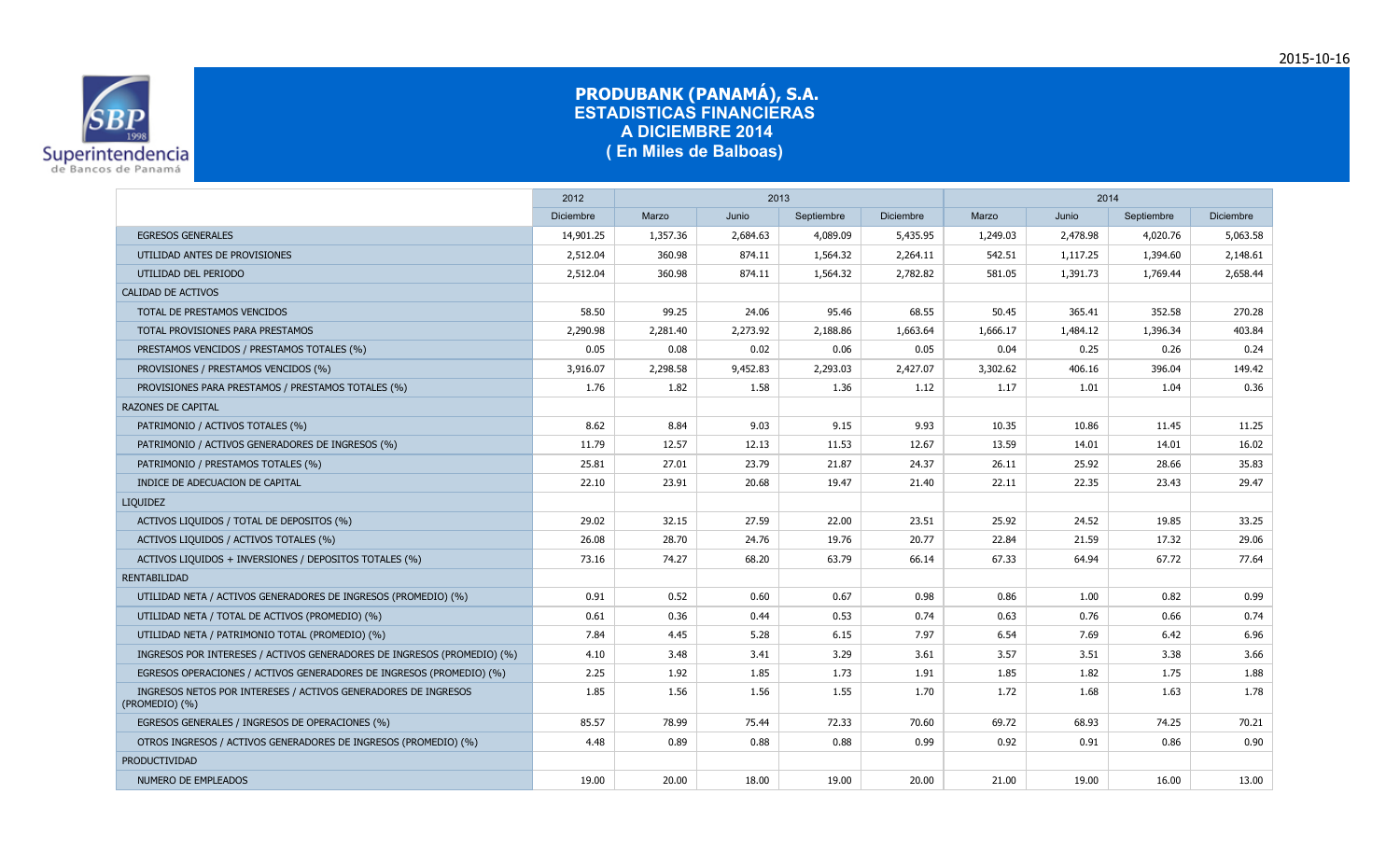

|                                | 2012       | 2013       |            |            |            |            | 2014       |            |            |  |
|--------------------------------|------------|------------|------------|------------|------------|------------|------------|------------|------------|--|
|                                | Diciembre  | Marzo      | Junio      | Septiembre | Diciembre  | Marzo      | Junio      | Septiembre | Diciembre  |  |
| NUMERO DE SUCURSALES           | 0.00       | 0.00       | 0.00       | 0.00       | 0.00       | 0.00       | 0.00       | 0.00       | 0.00       |  |
| PRESTAMOS / EMPLEADOS          | 6,832.71   | 6,272.06   | 8,012.28   | 8,451.54   | 7,444.56   | 6,776.96   | 7,733.06   | 8,369.25   | 8,607.71   |  |
| DEPOSITOS TOTALES / EMPLEADOS  | 18,396.11  | 17,112.50  | 18,955.67  | 18,144.00  | 16,139.76  | 15,068.00  | 16,263.86  | 18,271.36  | 23,967.50  |  |
| UTILIDAD NETA / EMPLEADOS      | 132.21     | 18.05      | 48.56      | 82.33      | 139.14     | 27.67      | 73.25      | 110.59     | 204.50     |  |
| TASA DE CRECIMIENTO (12 MESES) |            |            |            |            |            |            |            |            |            |  |
| ACTIVOS (%)                    | (10.29)    | (10.14)    | (7.72)     | (4.19)     | (6.02)     | (6.34)     | (7.69)     | (12.69)    | (2.43)     |  |
| PRESTAMOS (%)                  | 9.03       | (5.81)     | (2.94)     | (2.91)     | 14.69      | 13.45      | 1.88       | (16.61)    | (24.84)    |  |
| LOCALES (%)                    | 21.09      | (20.05)    | (6.92)     | (11.47)    | (9.44)     | (3.39)     | (20.64)    | (36.09)    | (20.70)    |  |
| EXTRANJEROS (%)                | 3.24       | 3.49       | (0.35)     | 3.85       | 28.31      | 21.96      | 15.55      | (3.51)     | (26.50)    |  |
| DEPOSITOS (%)                  | (11.94)    | (12.32)    | (9.17)     | (4.40)     | (7.65)     | (7.54)     | (9.43)     | (15.20)    | (3.48)     |  |
| LOCALES (%)                    | (7.24)     | (20.23)    | 6.82       | 70.84      | (51.35)    | (31.07)    | (49.63)    | (83.52)    | (67.12)    |  |
| EXTRANJEROS (%)                | (12.09)    | (12.13)    | (9.56)     | (5.87)     | (6.22)     | (7.05)     | (8.30)     | (12.77)    | (2.40)     |  |
| PATRIMONIO (%)                 | 9.71       | 8.99       | 7.38       | 7.32       | 8.29       | 9.67       | 11.00      | 9.29       | 10.48      |  |
| UTILIDAD NETA (%)              | (10.45)    | (14.80)    | (18.09)    | (11.09)    | 10.78      | 60.96      | 59.22      | 13.11      | (4.47)     |  |
| <b>CLASIFICACION PRESTAMOS</b> |            |            |            |            |            |            |            |            |            |  |
| <b>NORMAL</b>                  | 126,025.28 | 118,342.08 | 140,053.88 | 157,664.91 | 148,652.99 | 141,006.90 | 147,623.89 | 134,840.60 | 111,997.11 |  |
| <b>MENCION ESPECIAL</b>        | 6,044.39   | 9,346.67   | 6,409.63   | 4,978.26   | 1,826.29   | 1,615.63   | 20.14      | 12.05      | 30.44      |  |
| SUBNORMAL                      | 11.94      | 0.86       | 8.33       | 15.34      | 12.00      | 1,312.45   | 753.52     | 441.33     | 254.84     |  |
| <b>DUDOSO</b>                  | 25.12      | 7.65       | 0.64       | 86.95      | 33.11      | 2.00       | 0.00       | 0.30       | 1.27       |  |
| <b>IRRECUPERABLE</b>           | 5.81       | 25.24      | 22.51      | 22.73      | 30.40      | 45.42      | 14.76      | 10.10      | 20.44      |  |
| TASA DE INTERES ACTIVA         |            |            |            |            |            |            |            |            |            |  |
| <b>COMERCIO</b>                |            |            |            |            |            |            |            |            |            |  |
| AL POR MAYOR                   | 4.08       | 4.43       | 4.29       | 4.76       | 4.89       | 4.57       | 4.62       | 5.72       | 5.82       |  |
| AL POR MENOR                   | 7.00       | 7.00       | 7.00       | 7.00       | 7.00       | 8.50       | 8.50       | 8.50       | 0.00       |  |
| <b>CONSUMO</b>                 |            |            |            |            |            |            |            |            |            |  |
| <b>VIVIENDA HIPOTECARIA</b>    | 6.75       | 0.00       | 0.00       | 0.00       | 0.00       | 0.00       | 0.00       | 0.00       | 0.00       |  |
| PRESTAMO PERSONAL AUTO         | 0.00       | 0.00       | 0.00       | 0.00       | 0.00       | 0.00       | 0.00       | 0.00       | 0.00       |  |
| PRESTAMO PERSONAL              | 4.65       | 4.65       | 5.75       | 5.75       | 5.75       | 0.00       | 0.00       | 0.00       | 0.00       |  |
| TARJETA DE CREDITO             | 0.00       | 0.00       | 0.00       | 0.00       | 0.00       | 0.00       | 0.00       | 0.00       | 0.00       |  |